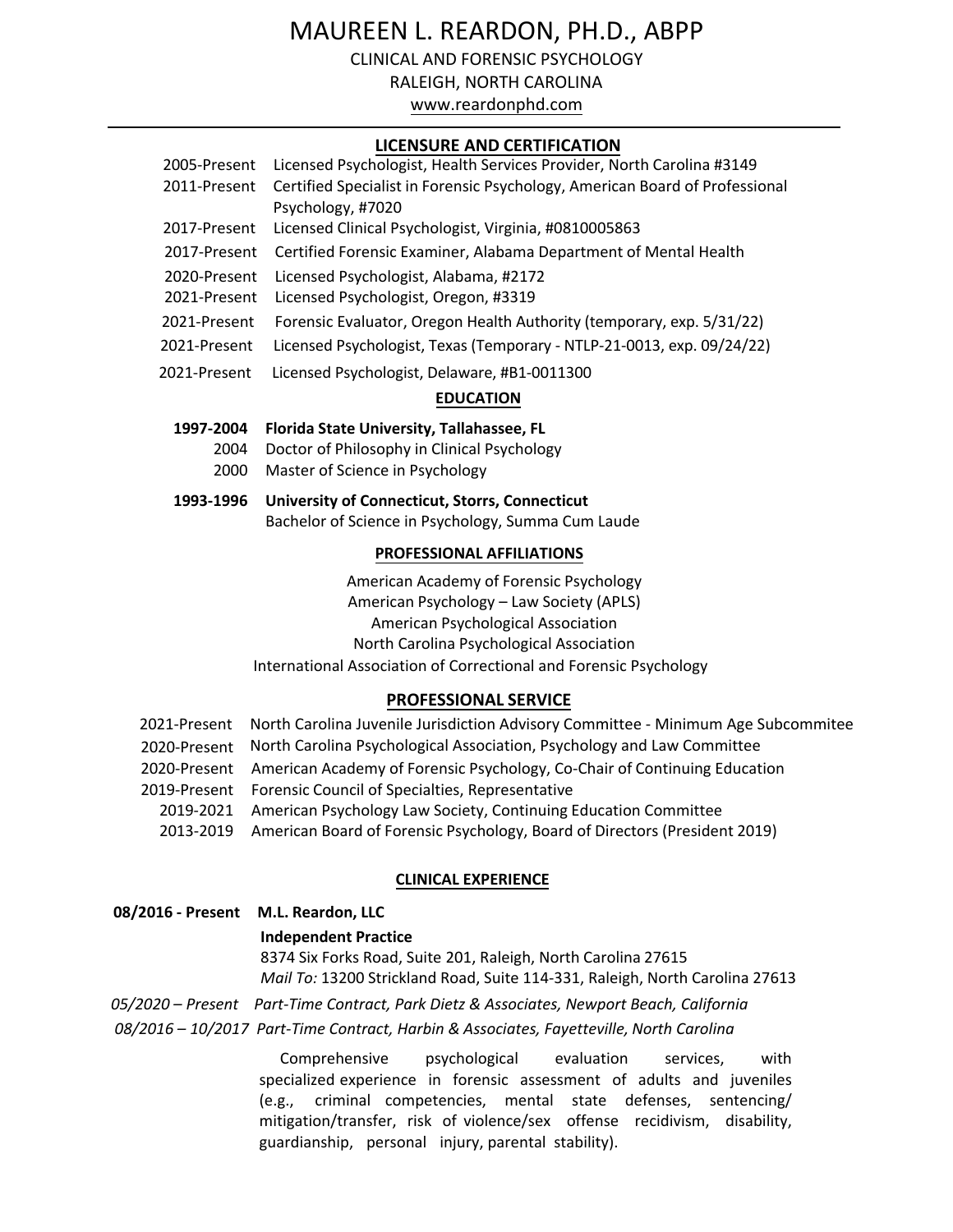# **12/2013 – 08/2016 Deputy Chief Psychologist**

## **Federal Correctional Complex**

Old NC Hwy 75, Butner, North Carolina

 Management of multiple functions within the Psychology Services Department, including administrative oversight of up to twelve doctoral-level forensic psychologists and one psychology technician, as well as supervision of: (1) court-ordered forensic evaluation services of federal pre-trial detainees; (2) the development of a therapeutic treatment program and provision of services for over 100 civilly committed forensic patients; (3) behavioral health services for medically compromised inmates; (4) intake screenings, crisis management, and psychotherapy services for sentenced inmates; and, (5) suicide prevention programs. Other responsibilities involved collaboration with correctional services, medical, and nursing staff to manage mental health restricted housing units; participation in monthly Department Head and Leadership meetings; and, serving as Acting Complex Chief Psychologist and Institution Duty Officer. Also developed an online Operations Reference Manual for psychology staff, including hyperlinks to routine policies and procedures, standard forms, legal statutes, and reference documents. Co-developed FCC Butner Complex Supplements for Suicide Prevention as well as Seclusion and Restraints, which included negotiation with three Local Unions. Served as Reviewer in Charge (RIC) for Psychology Services Operational Review for complex of five correctional institutions in 2015. Provided supervision and seminar trainings for pre-doctoral psychology interns as well as annual and semi-annual refresher staff training on topics of suicide prevention, EAP, and PREA/sexual abuse prevention. Other training initiatives have included coordination of APA continuing education workshops for psychologists across the complex and in the local community on forensic topics, as well as regular "lunch and learn" multidisciplinary forensic case conferences

## **12/2006 – 12/2013 Forensic Psychologist**

Federal Correctional Complex, Federal Medical Center Old NC Hwy 75, Butner, North Carolina

 Primary Duties were to perform comprehensive forensic evaluations of pretrial/pre- sentenced detainees and civilly committed psychiatric inpatients on issues of competency, responsibility, and violence risk, as well as to provide expert testimony when needed. Collateral responsibilities included: psychological assessment and treatment of pre-trial, pre-sentenced, and sentenced inmates; intake mental health assessment of sentenced inmates; supervision and seminar trainings for pre-doctoral psychology interns; annual and semi-annual refresher staff training on topics of suicide prevention, EAP,PREA/sexual abuse prevention, and communication skills; planning and implementation of quarterly mock suicide drills; Crisis Support Team; member of BUX Institution Review Board; as well as training, implementation, and monitoring of an inmate suicide watch program. Other notable projects included the development of a treatment planning system, an institutional violence alert form for custodial staff, an on-line suicide prevention training program, and the coordination of multidisciplinary continuing education training on the DSM-5.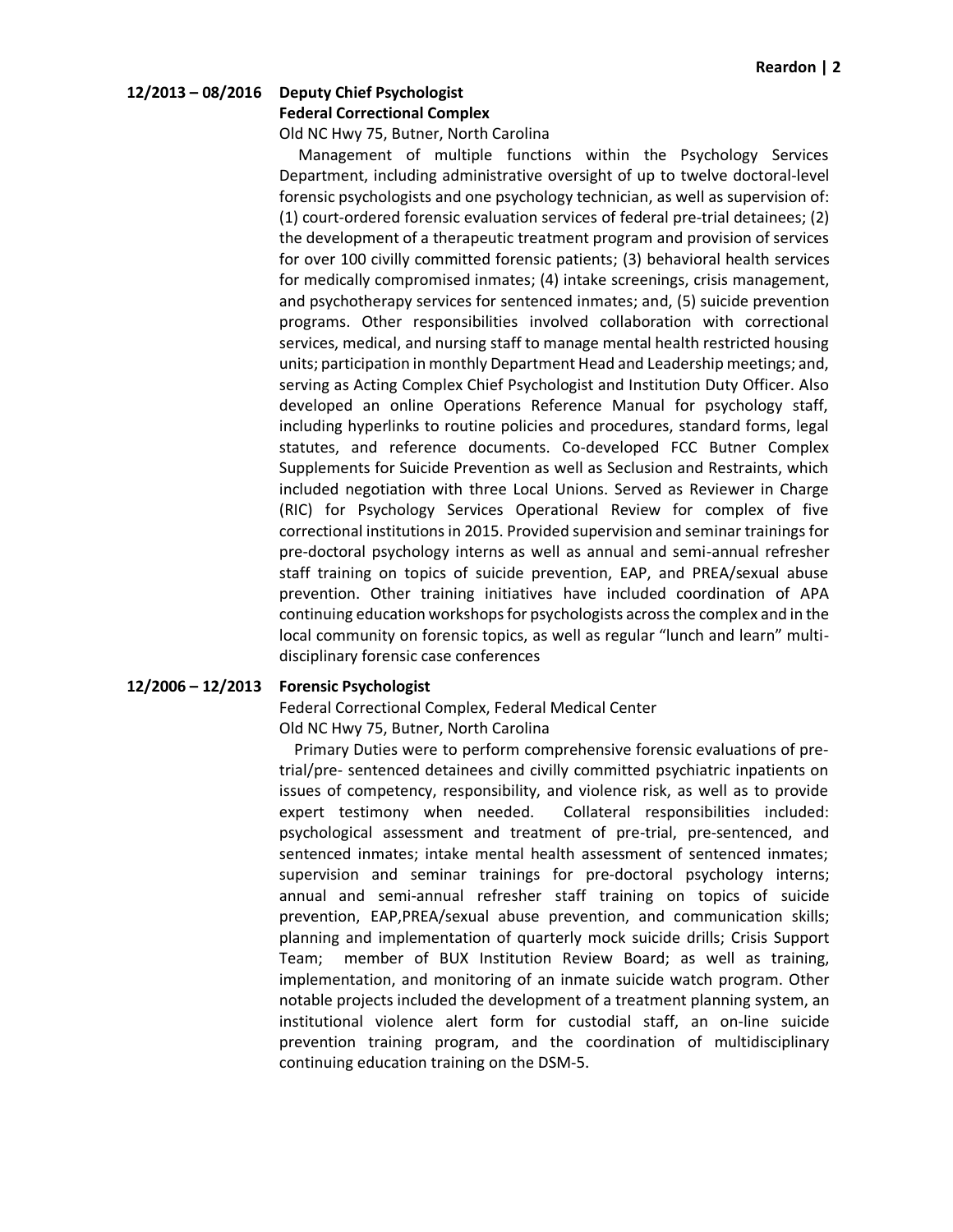## **12/2005 – 12/2006 Contract Psychologist**

#### **North Carolina Department of Public Safety**

North Carolina Correctional Institution for Women (NCCIW) / Raleigh Correctional Center for Women (RCCW) 1034 Bragg Street, Raleigh, North Carolina

 Conducted individual and group psychotherapy for incarcerated females (est. 90% time) at two correctional institutions as well as brief mental health assessments to determine need for psychiatry services (est. 5% time). In addition to treatment selection and implementation, duties involve the administrative management of an active caseload of approximately 50 inmates across the two institutions. As the only mental health provider at RCCW, additional responsibilities included identifying new transfers in need of services and monitoring for treatment compliance.

#### **11/2005 – 12/2006 Forensic Psychologist**

## **Dorothea Dix Hospital, Raleigh, North Carolina**

(Currently Central Regional Hospital, Butner, North Carolina)

 Conducted outpatient and inpatient forensic evaluations of adult and juvenile defendants addressing issues of capacity, mental state, and eligibility for civil commitment. Other clinical responsibilities included co-facilitation and codevelopment of psychoeducational group interventions, individual competency restoration training, and supervision of forensic evaluations conducted by a predoctoral psychology intern. Administrative tasks included assistance with predoctoral internship selection, utilization review committee, and attendance in monthly psychology management meetings.

#### **SUPERVISED CLINICAL EXPERIENCE**

#### **09/2004 – 08/2005 Post-Doctoral Fellow in Forensic Psychology**

#### **Dorothea Dix Hospital, Raleigh, NC**

Supervisor: Mark Hazelrigg, Ph.D., ABPP

 Duties involved psychological assessments (est. 10% time) and comprehensive forensic evaluations of adult and juvenile defendants (est. 80% time). Additional responsibilities included individual competency restoration training as well as supervision of forensic evaluations conducted by a pre-doctoral psychology intern. Specialized training in relevant psycho-legal issues and expert testimony was also involved.

## **09/2003 - 08/2004 Clinical Psychology Intern (APA Accredited)**

Department of Psychiatry, University of North Carolina (UNC), Chapel Hill, NC Federal Correctional Complex, Butner, NC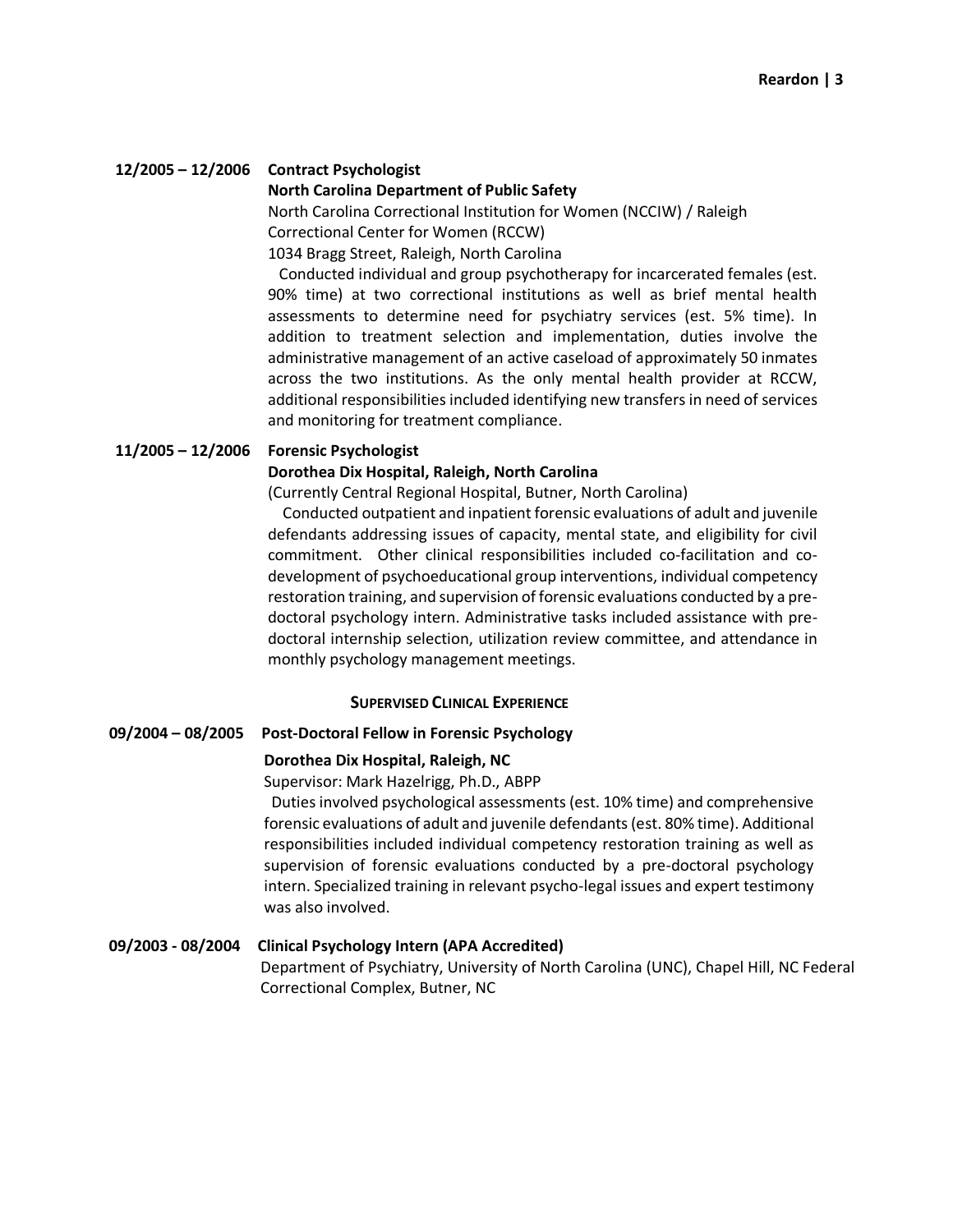## *Major Rotation*

*09/2003-08/2004 Federal Medical Center, Forensic Evaluation Services* (20hrs/wk)

Supervisor: Edward "Rhett" Landis, Ph.D., ABPP

 Primary duties were to perform comprehensive forensic evaluations of pretrial and pre-sentenced federal detainees. Case findings were presented to a multidisciplinary team and summarized in reports submitted to United States federal courts (est. 80% time). Additional responsibilities included preparation of behavior plan reports, participation in risk assessment panels, and psychological testing. Specialized training in relevant psycho-legal issues and expert testimony was also involved.

## *Minor Rotations*

*09/2003-08/2004 UNC Center for Development and Learning, Forensic Consultation and Research*  (2-4hrs/wk)

Supervisor: J. Gregory Olley, Ph.D.

 Clinical duties involved review of archival, collateral, and clinical data collected from inmates appealing a death penalty conviction under *Atkins*.

*UNC Hospitals, Crisis Emergency Services* (8hrs/wk)

*09/2003-12/2003*  Supervisor: Julie McIntyre, LCSW

 As part of a multidisciplinary team, duties included intake assessment, crisis intervention, and disposition planning for persons presenting for evaluation at the hospital emergency room or walk-in clinic, as well as responding to telephone calls concerning psychiatric emergencies.

*01/2004-04/2004 Dorothea Dix Hospital, Forensic Treatment Program* (8-10hrs/wk) Supervisor: David Hattem, Ph.D.

Primary responsibilities involved psychodiagnostic assessments

of pretrial inpatients to assist in forensic evaluation (est. 90% time) and reevaluations of competency for inpatients committed as incompetent to proceed. Experience also included weekly attendance at multidisciplinary forensic case conferences.

*UNC Hospitals, Family Therapy Team* (4hrs/wk)

*05/2004-08/2004* Supervisor: Elisabeth Scott, LCSW

> As part of a multidisciplinary outpatient treatment team duties involved observation co-counseling a family clients.

*UNC Hospitals, Forensic Psychiatry Service* (8-10hrs/wk) Supervisor: Helen Brantley, Ph.D.

As part of the multidisciplinary team, conducted interviews and administered psychological testing to adults as part of court ordered parental custody/competency evaluations and assisted in preparation of evaluation report submitted to the court.

*UNC Hospitals, Heart and Lung Transplant Team (4hrs/week)* Supervisor: Eileen Burker, Ph.D.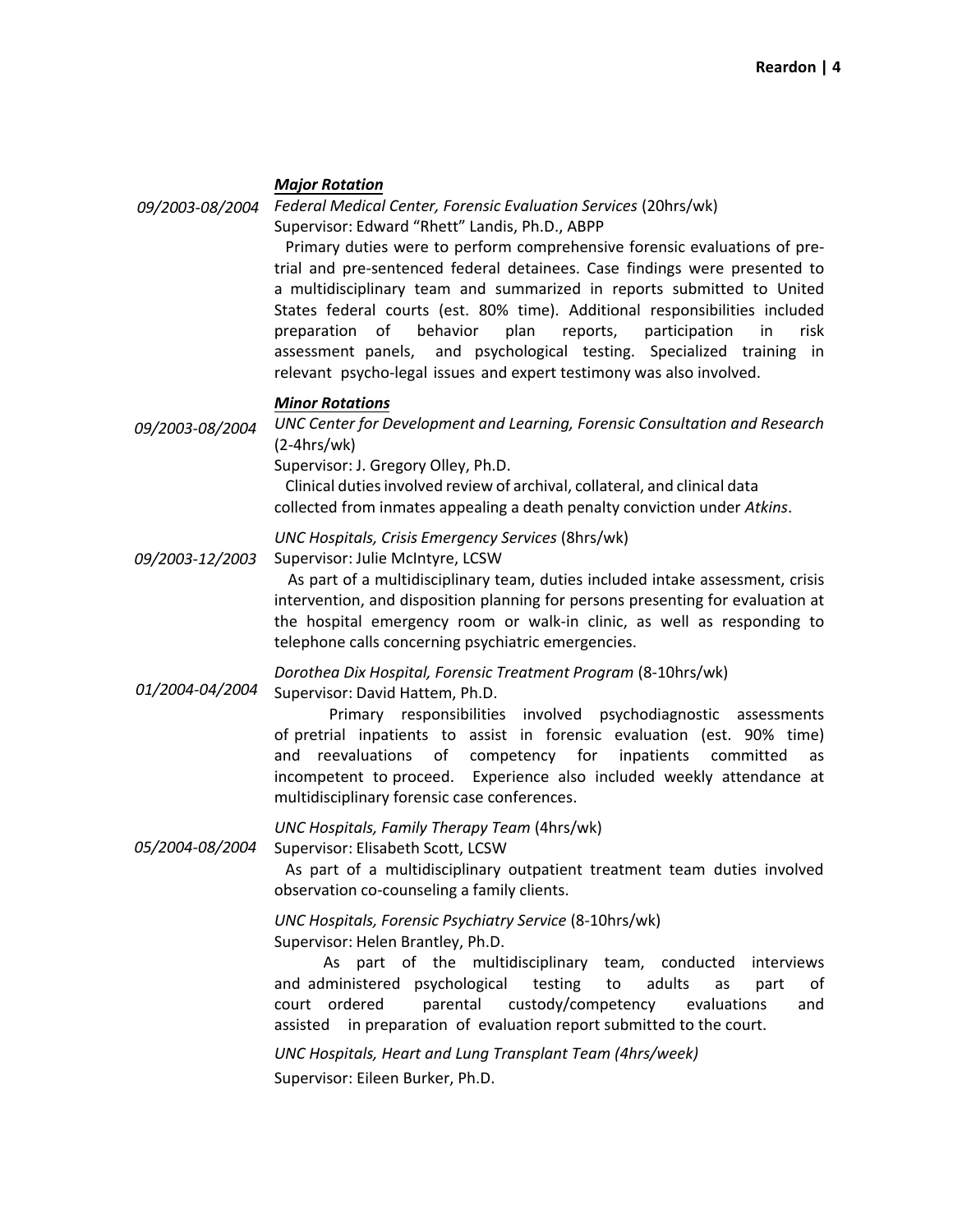Duties involved inpatient and outpatient evaluations of transplant candidates as well as follow-up counseling of post-op patients.

*UNC Hospitals, Eating Disorders Inpatient Unit* (4hrs/wk) Supervisor: Maureen Dymek, Ph.D.

 Duties involved individual therapy services for the inpatient and day treatment eating disorder programs as well as a co-leading an evidenced-based cognitive behavioral therapy group on the inpatient unit.

**08/2000 – 06/2003 Florida State University Crisis Management Unit,** Tallahassee, FL

Supervisor: Joyce Carbonell, Ph.D.

 Collaborated with FSU Police Department on an as-needed basis to intervene in psychiatric emergencies, specifically, crisis-screening and intervention, referral to community agencies, and/or transportation to inpatient facility for stabilization

#### **08/2001 – 12/2002 Southwestern State Hospital**, Thomasville, GA

Supervisor: G. Leonard Bailey

 Primary responsibilities involved evaluations of competency, criminal responsibility, and/or sentencing evaluations of county jail detainees (est. 80% time) and re-evaluations of inpatients adjudicated incompetent to stand trial (est. 10% of time). Case findings were summarized in reports to the Georgia superior/state courts. Other clinical duties included acute care inpatient counseling and psychological assessments. (20hrs, weekly)

#### **08/2000 – 08/2001 Assistant Director / Senior Therapist**

**Florida State University Psychology Clinic**, Tallahassee, FL

Supervisor: Thomas Joiner, Ph.D.

 Primary responsibilities involved the administrative management of this university-based outpatient clinic, as well as providing procedural and clinical assistance to up to seventeen junior therapists in training. Tasks included maintenance of a log of outpatients and applicants to clinic, case assignment and/or referral to community agencies, serving as liaison between therapists, director, and community agencies, as well as performance and supervision of intake screening interviews. Duties also involved preparation for weekly staffing meetings, which entailed presentation and discussion of relevant clinical or procedural material and/or arranging for professional speakers. Self-initiated undertakings included the development and maintenance of a client database for use in department research projects, a computerized client tracking system, and a procedures manual for the duties of the assistant director. (20hrs, weekly)

#### **08/1998 – 08/2001 Florida State University Psychology Clinic, Tallahassee, FL**

Supervisors: Thomas Joiner, Ph.D. (98-99), Donald Kerr, Ph.D., (99-00), Natalie Sachs-Ericsson, Ph.D. (00-01), and Ellen Berler, Ph.D., (00-01)

 Individual therapy (90% time) and psychological assessments (10% time) of will adults, adolescents, and children. Additional experiences included the codevelopment and co-leadership of a process focus group for persons with personality disorders or significant interpersonal deficits. (10-20hrs, weekly)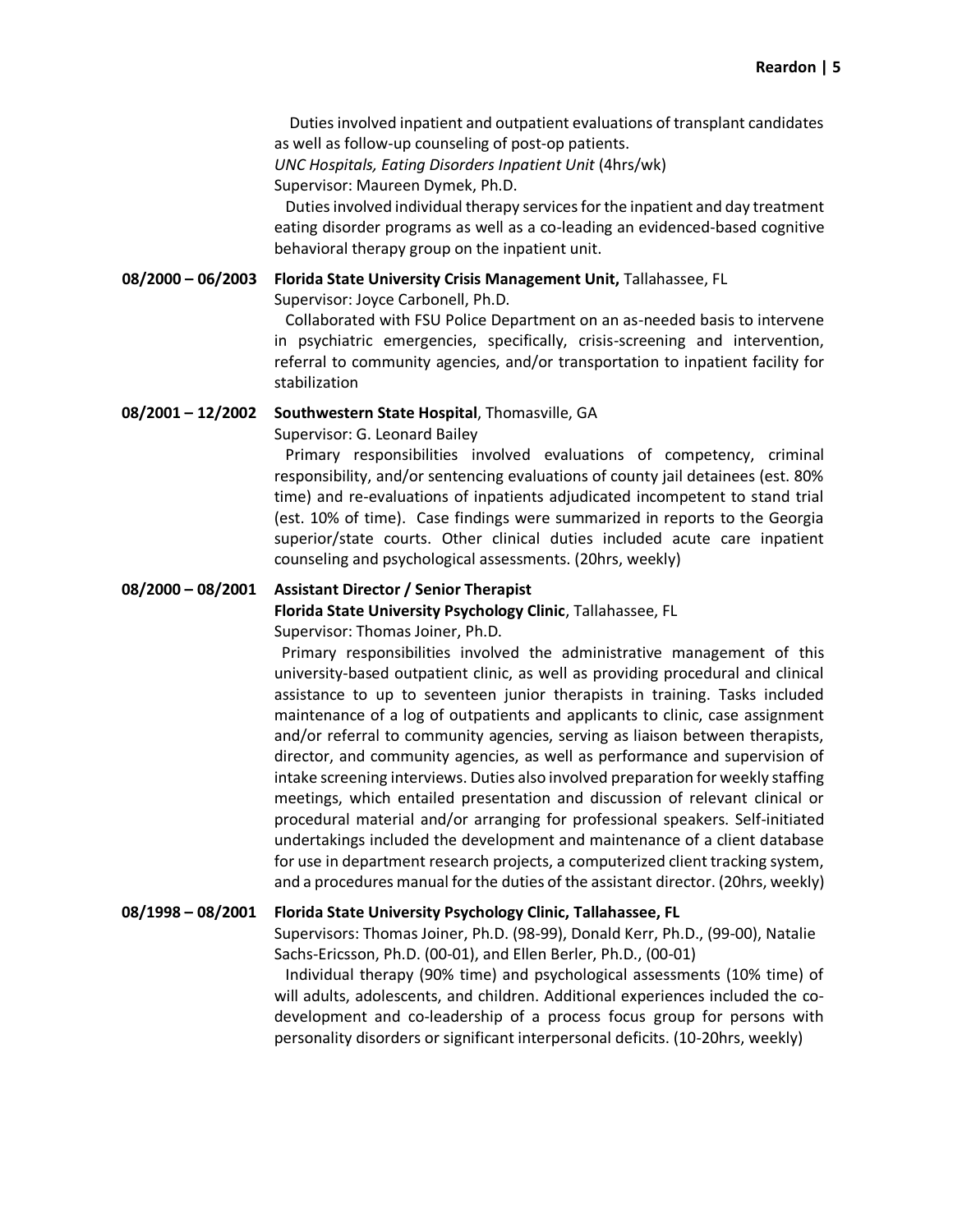## **01/2000 – 08/2000 Easter Seals of Tallahassee, Tallahassee, FL**

Supervisors: Ellen Berler, Ph.D., and Joyce Carbonell, Ph.D.

 Duties involved comprehensive assessment, diagnosis, and development of occupational and treatment recommendations for adults with physical, emotional, or developmental disabilities seeking vocational retraining or Social Security benefits. (10hrs, weekly)

#### **09/1999 – 08/2000 Florida State Hospital – Forensic Unit, Chattahoochee, FL**

Supervisors: Ron Klein, Ph.D. and Leslie Dellenbarger, Psy.D.

 Responsibilities included individual counseling, personality/intellectual assessment, and competency restoration for female forensic inpatients, as well as observation and performance of follow-up forensic evaluations of inpatients found incompetent to proceed to trial. Self-initiated projects included the development and implementation of a competency-restoration group for defendants with psychiatric disorders and intellectual disabilities, as well as an eight-week substance abuse program emphasizing psychoeducation and relapse prevention. (10hrs, weekly)

## **08/1998 – 08/1999 Florida State University Adult Learning Evaluation Center, Tallahassee, FL**  Supervisor: Jack May, III, Ph.D.

 Conducted assessments to rule out/in learning disorders in young adults, each involving administration and interpretation of a battery of intellectual, achievement, and cognitive measures, which were summarized in integrative reports with treatment recommendations. (10 hrs, weekly)

## **05/1996 – 05/1997 Liberty Behavioral Management**, White Plains, NY

Supervisor: Jerry Stybursky, CSW, CAC, NCAC, CEAP

 As an intake assessment coordinator, duties involve preliminary diagnostic screening and triage to a network of substance rehabilitation centers and psychiatric hospitals, as well as precertification of inpatient treatment with managed-care insurance providers. Self-initiated projects included the development of an intake policies and procedures manual. (40 hours weekly in summer, variable hours during academic year)

## **06/1994 – 05/1996 Arms Acres, Carmel, NY**

Supervisor: Jerry Stybursky, CSW, CAC, NCAC, CEAP

 As an admissions assistant, responsibilities involved the facilitation of inpatient admissions to the primary care detoxification unit of this substance rehabilitation center.

## **UNIVERSITY TEACHING EXPERIENCE**

## **2017 – Present Adjunct Faculty**

**St. John's University**, Post-Doctoral Forensic Certificate Program, Queens, NY Bi-annual, focused training in criminal responsibility evaluations for doctoral level psychologists

## **2017 Adjunct Faculty**

## **Chicago School of Professional Psychology**

8-week on-line psychology ethics course for masters-level counseling psychology students.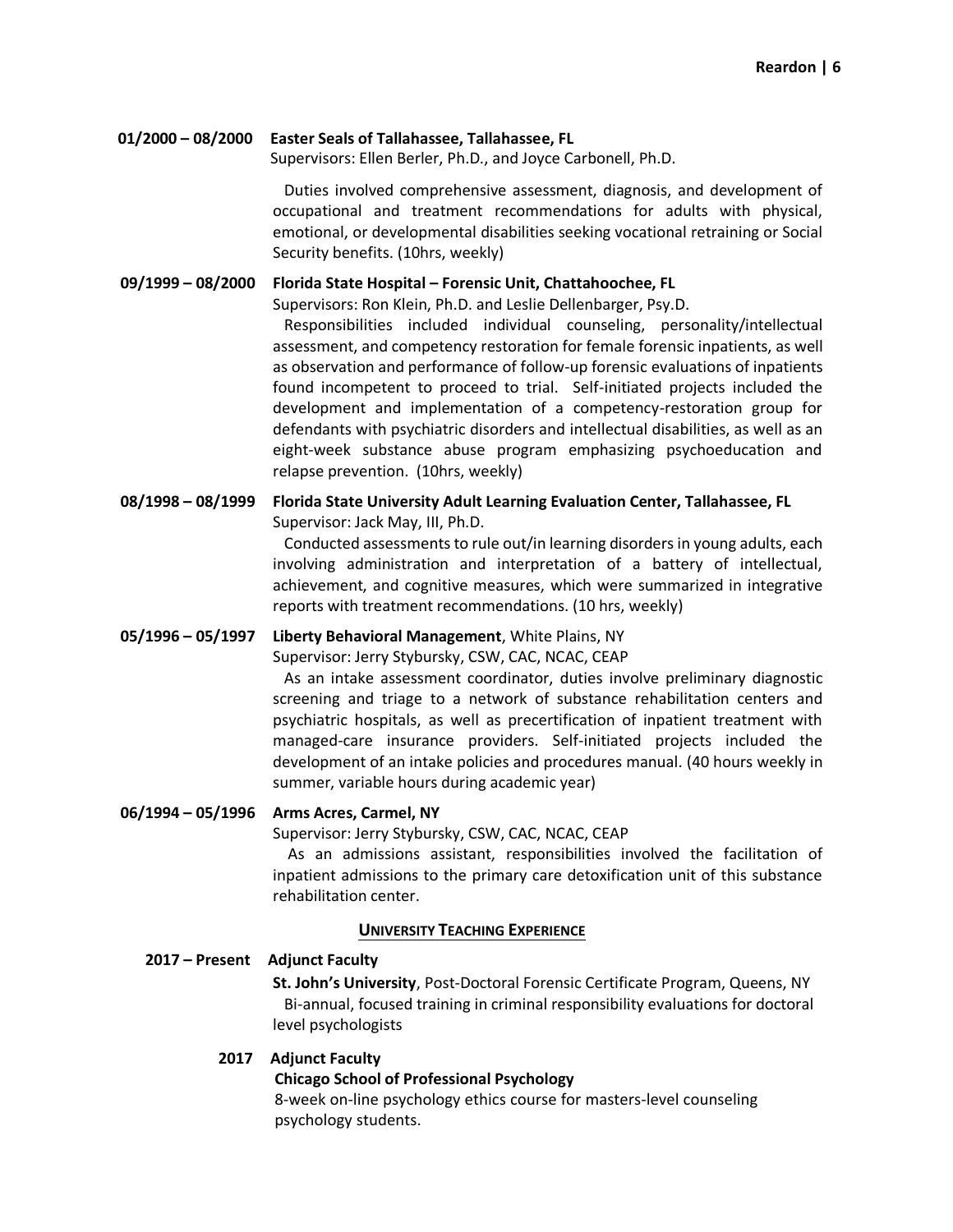| 01/2003 - 04/2003 | <b>Teaching Assistant</b> |
|-------------------|---------------------------|
|-------------------|---------------------------|

**01/2000 – 05/2000** Florida State University, Psychology Department, Tallahassee, FL This laboratory undergraduate course provided an introduction to concepts and methods of psychology experimentation by running simple studies, analyzing data, and interpreting results.

**01/2003 – 04/2003 Teaching Assistant** 

Florida State University, Psychology Department, Tallahassee, FL This graduate-level course provided an introduction to two, and practice with, the administration and interpretation of the Wechsler intelligence scales and the MMPI-2

## **SCHOLARLY / CLINICAL CONSULTATION EXPERIENCE**

## **02/2020 – Present Behavioral Science Briefs for the Trial Advocate**

 Co-author of this quarterly compendium of the latest mental health research applicable to the practice of law. (Co-Author Daniel J. Neller, Ph.D.ABPP)

**07/2019 – 12/2019 Wisconsin Department of Health Services,** Mauston, Wisconsin

 Served on a panel of experts tasked with reviewing assessment-related policies, processes, and procedures of the Sand Ridge Treatment Center - Sexually Violent Persons Program, in order to provide guidance and recommendations to ensure work products and policies adhere to statutory mandates, ethical standards and best practice guidelines

**06/2000 – 11/2000 Florida Psychological Association, Tallahassee, FL** 

 As a statistics/presentation consultant, completed data entry, basic statistical analysis, and executive summary of practice and income survey data collected from FPA members for conference presentation by Josh Gross, Psy.D.

**06/2000 – 11/2000 Health South Rehabilitation Center, Tallahassee, FL** 

 As a statistics/presentation consultant, analyzed data from traumatic brain injury patients in preparation for conference presentation by Polly Caskie, Ph.D.

## **RESEARCH LABORATORY EXPERIENCE**

## **08/1997 – 08/2004 Alcohol Studies Laboratory, Florida State University**

Major Professor: Alan R. Lang, Ph.D.

 Dissertation: *Prediction of comorbid alcohol use disorders in schizophrenia using symptom components derived from the Positive and Negative Syndrome Scale.* Interview and archival data were collected from hospitalized psychiatric inpatients to investigate the mechanisms underlying the frequent comorbidity of schizophrenia and alcohol use disorders.

 Master's Thesis: *The influence of extraversion on the role of operant learning in the augmentation of acute alcohol tolerance*. This experimental alcoholchallenge study was designed to investigate personality differences in acute behavioral alcohol tolerance.

 Additional laboratory duties included weekly team discussions of journal manuscripts and NIH/NIAAA grant applications submitted for peer review, as well as to assist in the development of research projects for graduate student colleagues. Studies involved psychosocial aspects of alcohol use and their underlying brain processes.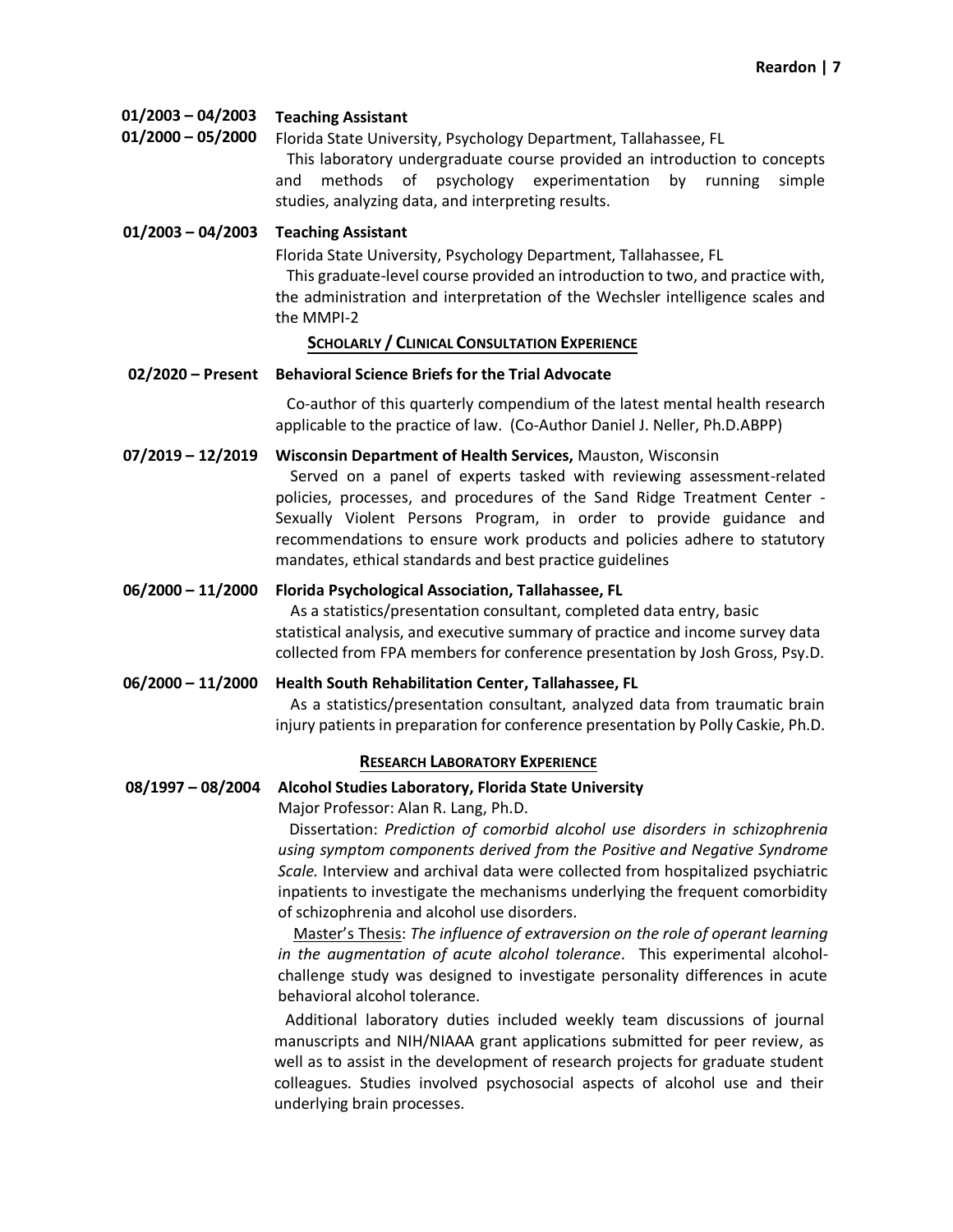#### **09/1995 – 12/1996 Neuropsychopharmacology Laboratory**

 Honors Thesis: *Effects of thioridazine on lever pressing and tacrine-induced vacuous jaw movements: Clinical implications for the treatment of schizophrenia*. This research project utilized an animal model to evaluate the effects of thioridazine on extrapyramidal symptoms

 Laboratory duties involved animal (rats) maintenance and observation of ongoing research.

#### **SCHOLARSHIP AND PUBLICATIONS**

#### **AUTHORED BOOKS**

 Driscoll, K., Cukrowicz, K.C., **Reardon, M. L**., Joiner, T.E., and Associates (2004)*. Simple Treatments for Complex Problems: A Flexible Cognitive Behavioral Analysis System Approach to Psychotherapy*. New Jersey: Lawrence Erlbaum, Assoc.

#### **ARTICLES PUBLISHED IN PEER REVIEWED JOURNALS**

 Cochrane, R.E., Herbel, B., **Reardon, M.L.**, Lloyd, K. (2013). The Sell effect: Involuntary Medication Treatment is a "Clear and Convincing" Success. Law and Human Behavior, 13 (2), 107-116.

 Cukrowicz, K., **Reardon, M. L.,** Donohue, K., Joiner, T.E. (2004). Variations in MMPI-F as a function of diagnostic chronicity. *Assessment, 11,* 145-152.

 **Reardon, M. L.,** Burns, A.B., Preist, R., Sachs-Ericsson, N., Lang, A.R. (2003). Alcohol use and other psychiatric disorders in the formerly homeless and never homeless: Prevalence, age of onset, comorbidity, temporal sequencing, and service utilization. *Journal of Substance Use and Misuse, 38,* 603-646.

**Reardon, M. L.,** Cukrowicz, K., Reeves, M., Joiner, T.E. (2002). Regularity and duration of treatment attendance as predictors of treatment outcome in an adult outpatient population. *Psychotherapy Research, 12,* 273-285.

 **Reardon, M. L.,** Lang, A.R., Patrick, C.P. (2002). Relations among antisocial behavior, psychopathic traits, and alcohol problems in incarcerated men. *Alcohol: Clinical and Experimental Research, 26(8),*1188-1197.

 Trevitt, J.T., **Lyons, M.Y.,** Aberman, J., Carriero, D., Finn, M., & Salamone, J. (1997). Effects of clozapine, thioridazine, risperidone and haloperidol on behavioral tests related to extrapyramidal motor function. *Psychopharmacology, 132,* 74-81.

#### **PROFESSIONAL PRESENTATIONS**

 Reardon, M.L, & Newman, A. (October, 2021). *Restoration of Competency and Forced Medication: Is it Necessary?* 1-hr continuing law education workshop for the National District Attorneys Association sponsored by Park Dietz & Associates.

 Reardon, M.L.& Cooper, N. (August, 2021). *Presentation of Expert Testimony*. 1-hr continuing law education workshop for the National District Attorneys Association sponsored by Park Dietz and Associates.

 Reardon, M.L. (April, 2021). *Practical Strategies and Ethical Considerations in Formulating Sanity Opinions.* 4-hour continuing education workshop for the annual conference of the Ohio State Forensic Association.

 Acheson, S. & Reardon, M.L. (April 2021). Pharmacology and Mental State Evaluations. 7-hr continuing education workshop for the annual conference of the Ohio State Forensic Association.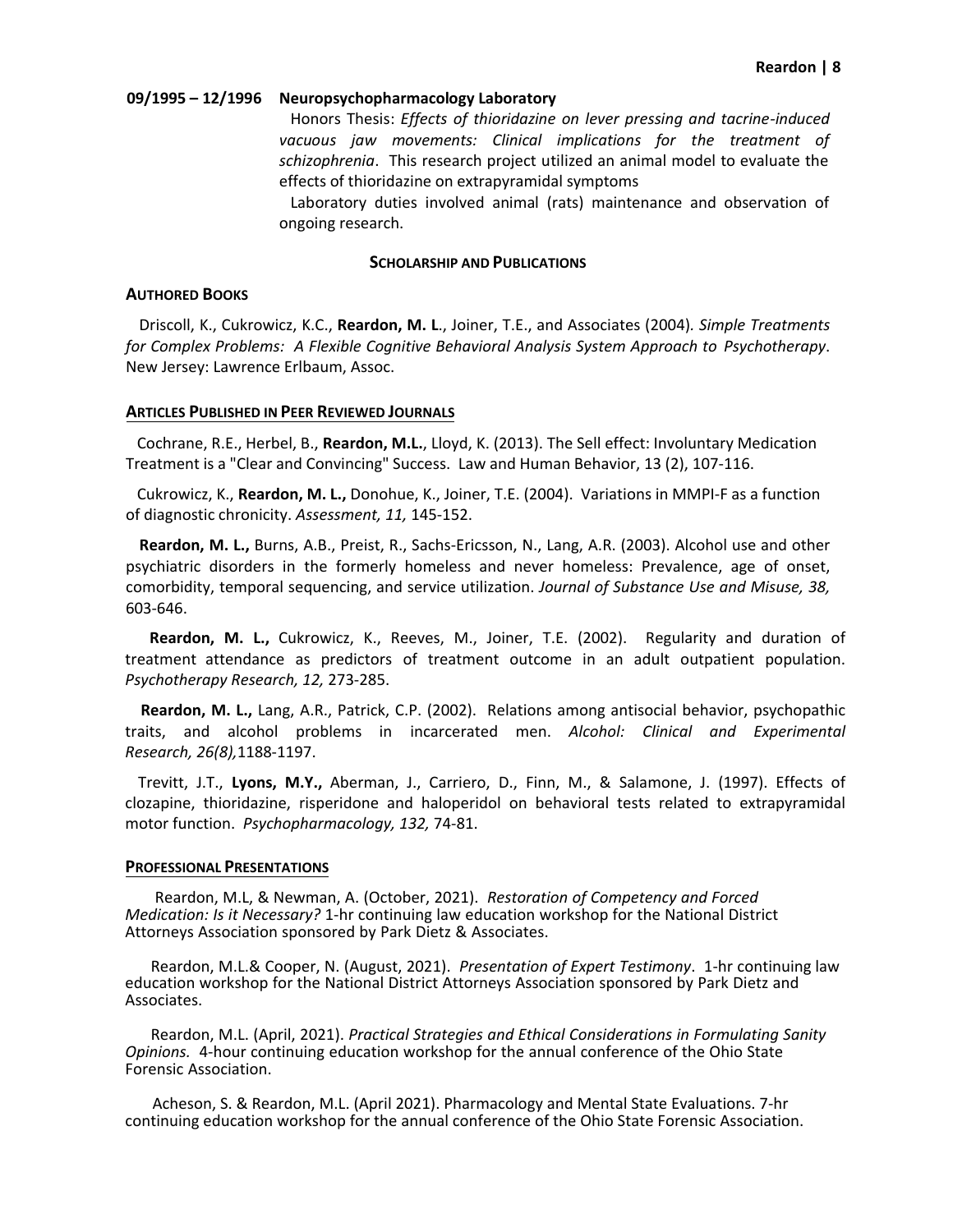Reardon, M.L. (January, 2021). Best Practices in Risk Assessments for Civil Commitment under Title 18 U.S.C. 4246. 3-hour panel presentation for Federal Defenders Office in Massachusetts.

 Reardon, M.L. (December, 2020). Psychological Testing in Criminal Cases: the Utility of the MMPI, 1-hr CLE sponsored by North Carolina Indigent Defense Services/

Reardon, M.L., (October, 2020). C*ore Foundations and Practical Strategies for the Assessment of Criminal Responsibility*, 6-hour continuing education workshop for the Annual Georgia Department of Behavioral Health and Developmental Disabilities Forensic Conference.

Reardon, M.L., (May, 2020). *Working with Mental Health Experts: Psychological Testing in Criminal Cases*, 1-hour CLE jointly sponsored by Indigent Defense Services and Guilford County Public Defender.

Reardon, M.L. (March, 2020). *Kids are Different: An Overview of Adolescent Development*. Juvenile Defender Conference, 1-hr CLE sponsored by North Carolina Indigent Defense Services and the University of North Carolina in Chapel Hill, North Carolina.

Reardon, M.L. (February, 2020). *Special Considerations for the Assessment of Defendant's Competence to Proceed Pro Se*, 4-hour continuing education workshop sponsored by AAFP in Washington, D.C.

 Kukor, T. & Reardon, M.L. (February, 2020). *Practical Approaches to Formulating Criminal Responsibility Opinions: An Advanced Tactical Approach*, 7-hour continuing education workshop sponsored by AAFP in Washington, D.C.

 Reardon, M.L. (October, 2019). *Core Foundations and Practical Strategies for the Assessment of Mental State at the Time of the Offense*, 3-hour continuing education workshop sponsored by the Jefferson Blount Mental Health Authority in Birmingham, Alabama.

 Reardon, M.L. (August, 2019). *Juvenile Capacity Evaluations,* Juvenile Defender Conference, 1-hr CLE sponsored by Indigent Defense Services and the University of North Carolina in Chapel Hill, North Carolina.

 Reardon, M.L. (June, 2019). *Assessment of Mental State Defenses in Criminal Cases*, 7-hour continuing education workshop sponsored by AAFP in Burlington, Vermont.

 Reardon, M.L. (March, 2019). *Recognizing and Rectifying Potential Sources of Bias in Forensic Mental Health Assessment*, an Expert Panel/Poster Presentation for CLE sponsored by North Carolina Indigent Defense Services and Duke Law School "Whiskey in the Courtroom 5: Evolving Trends in Forensic Science, Cognitive Bias in Forensic Science and in the Courtroom" in Durham, North Carolina.

 Reardon, M.L. (November, 2018). *Forensic Assessment in Death Penalty Cases*, 4-hour continuing education workshop sponsored by AAFP in Providence, Rhode Island.

 Kukor, T. & Reardon, M.L. (November, 2018). Formulating Criminal Responsibility Opinions: An Advanced Tactical Approach, 7-hour workshop sponsored by AAFP in Providence, Rhode Island.

Reardon, M. L. (November, 2017). *Special Considerations for Working with Veterans with Posttraumatic Stress Disorder and Related Mental Health Conditions*, 1-hour workshop for the 2017 Military and Veterans Law Section Annual Meeting and CLE on Legal Assistance for Military Personnel in Cary, North Carolina.

 Reardon, M. L. (June, 2017). *Assessment of Mental State Defenses in Criminal Cases*, 7-hour workshop sponsored by AAFP in Asheville, North Carolina.

 Reardon, M.L. (April, 2017). *Forensic Assessment in Death Penalty Cases*, 4-hour workshop sponsored by AAFP in Chicago, Illinois.

 Bader, S., Miller, L., Bomerbach, Reardon, M.L., and Packer, I. (March, 2017). *Cases Studies of Complex Competency Assessments*, 1-hour presentation at the annual conference of American Psychology Law Society in Seattle, Washington.